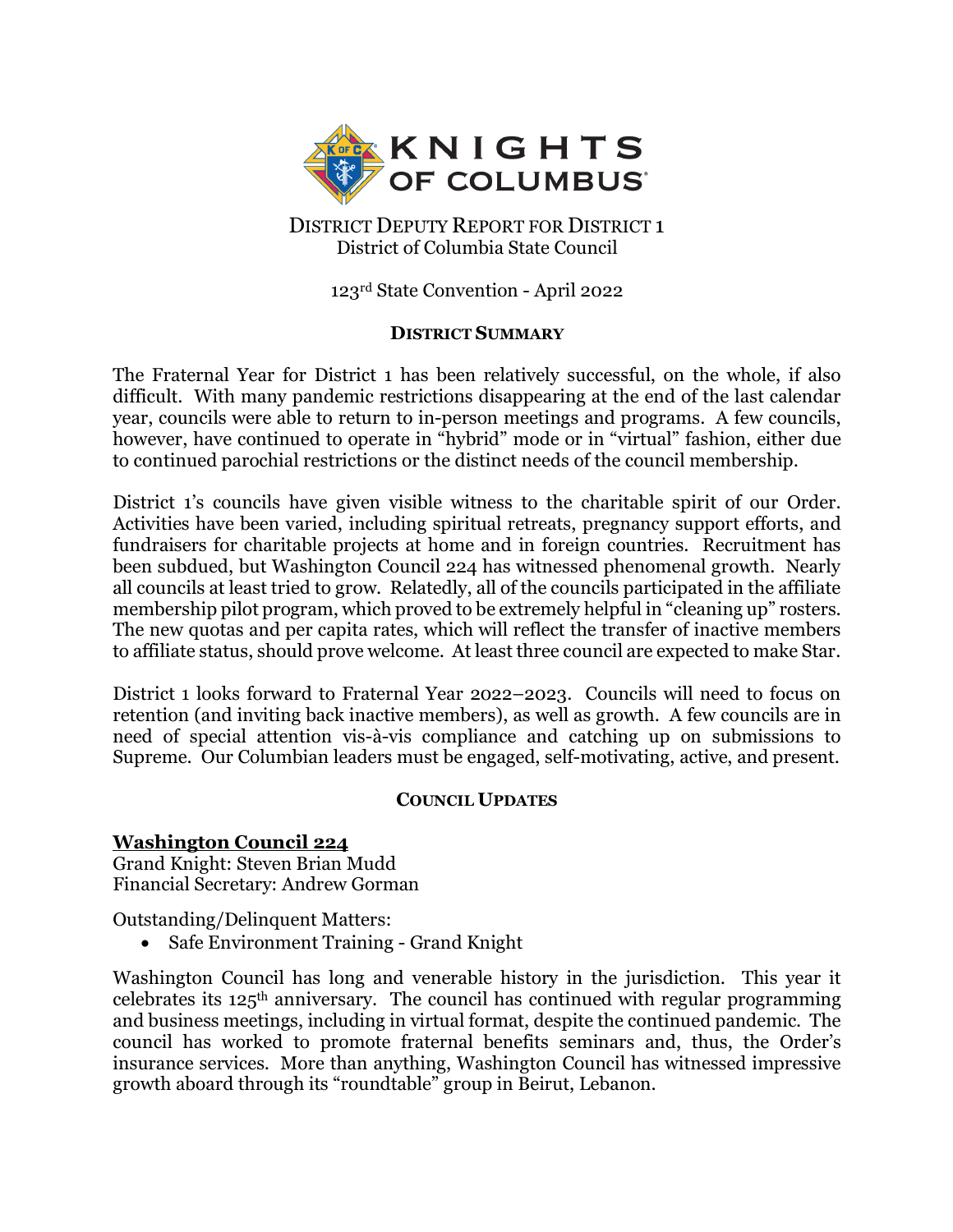# **Saint Anthony's Council 417**

Grand Knight: James Bennett Financial Secretary: Jeffrey Jones

Outstanding/Delinquent Matters:

- F365 Service Program Personnel Report
- F1728 Annual Survey of Fraternal Activity
- Safe Environment Training Grand Knight,
- Safe Environment Training Program Director
- Safe Environment Training Community Director
- Safe Environment Training Family Director
- Semi-Annual Audit(s)

Saint Anthony's Council has been working to strengthen its programing, both charitable and social, and to revitalize the membership. It is in the midst of an extended process of ensuring compliance with its reporting obligations to Supreme. Council leadership is committed to Saint Anthony's being active and engaged with the rest of the jurisdiction.

#### **Saint Josaphat Council 7530**

Grand Knight: Wayne Dzwonchyk Financial Secretary: James Salandro

Outstanding/Delinquent Matters:

• NONE

Saint Josaphat Council is active. It resumed meeting in-person at the end of last summer. Although overall attendance and participation rates in council programming is low, there is a strong dedicated core of members who are visible in the parish. The council held a Delta Church Drive and in-person exemplification of the combined degree; it recruited two members. An additional online member is expected to transfer into the council in short order. Key programs conducted in the past year include hosting a special travelling exhibition of sacred relics and raising supplies for the Front Royal Pregnancy Center. The members stay in touch with the homebound, including widows of brother Knights. Recently, the council hosted a small Lenten dinner on the Feast of the Annunciation to mark its 40<sup>th</sup> anniversary, which had to be cancelled in 2020 due to the pandemic.

#### **Saint Martin de Porres Council 9386**

Grand Knight: Byron Wilson, Jr. Financial Secretary: Ray Crawford

Outstanding/Delinquent Matters:

- F185 Report of Officers Chosen
- F365 Service Program Personnel Report
- F1728 Annual Survey of Fraternal Activity
- Safe Environment Training Grand Knight
- Safe Environment Training Program Director
- Safe Environment Training Community Director
- Safe Environment Training Family Director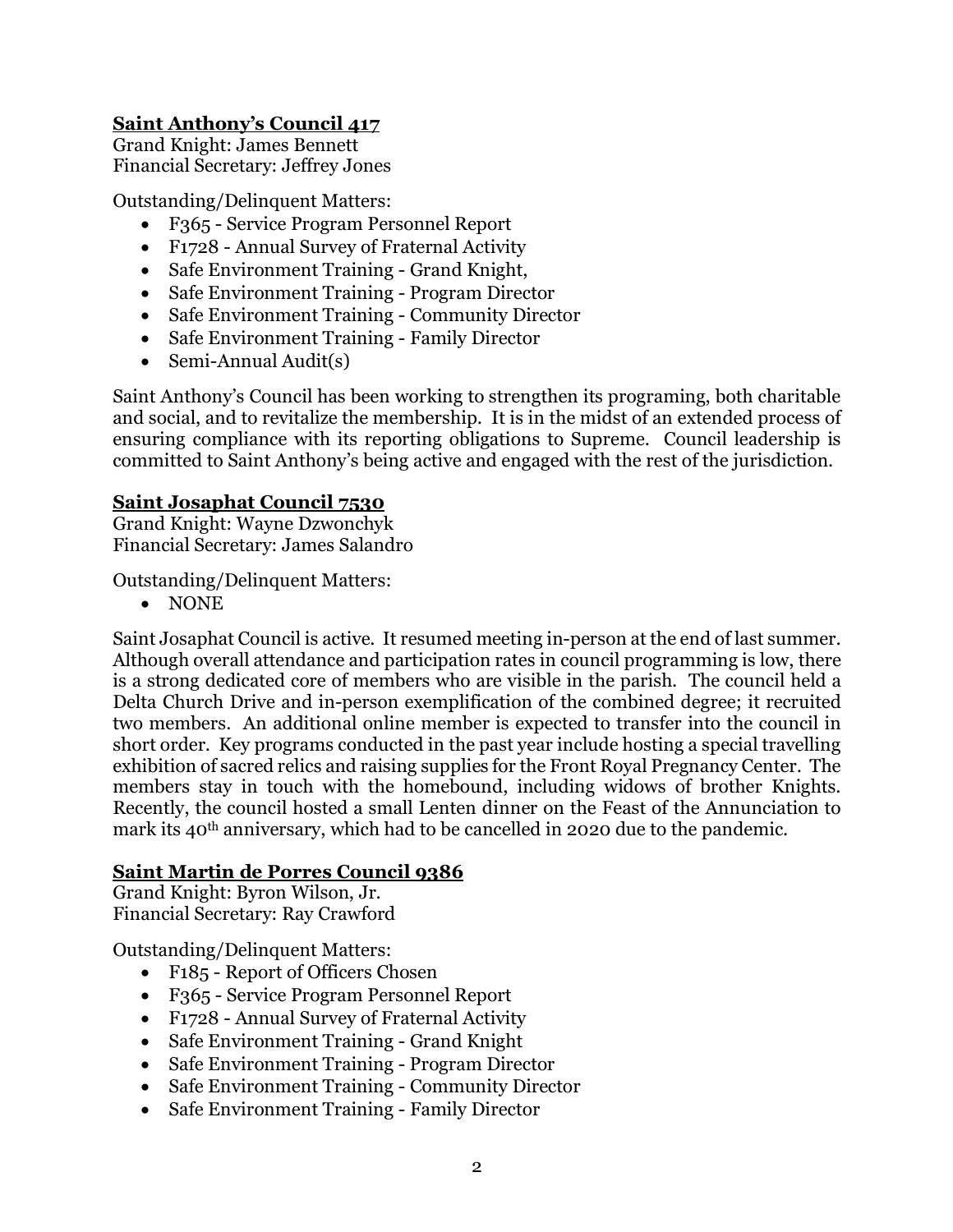• Semi-Annual Audit(s)

Saint Martin de Porres Council has not been active in district meetings. It is understood that the council's programming has been minimal; the membership may not be meeting regularly, either virtually or in-person. Efforts have long been made to encourage leadership to bring the council into compliance, submit necessary forms to Supreme, and ensure the continued viability of the council.

## **Blessed Tansi Council 11496**

Grand Knight: Everistus Nwaogu Financial Secretary: Chukwuma Okorie

Outstanding/Delinquent Matters:

- Safe Environment Training Program Director
- Safe Environment Training Community Director
- Safe Environment Training Family Director
- Semi-Annual Audit

Blessed Tansi Council is hard-working and engaged. Despite the pandemic, the council meets virtually multiple times a month and organizing various programs at home (*e.g.*, crisis pregnancy centers, highway clean-ups) and abroad (*e.g.*, disabled veterans on the Oji River, orphanages, *etc.*). At present, the council is undertaking a significant project to raise \$10,000 to benefit Christians suffering great persecution and displacement in Nigeria due to the activities of Boko Haram and others. Efforts continue to clean-up the membership roster and maximize retention before turning to more robust recruitment.

## **Blessed Karl of Austria Council 17834**

Grand Knight: Julius Jackson Financial Secretary: Otto Heck

Outstanding/Delinquent Matters:

• Safe Environment Training - Family Director

Blessed Karl of Austria is the newest council in the jurisdiction, yet already it has proven to be engaged and eager to grow and serve its parish (and surrounding) community. The council has recruited five new members to the Order and organized several charitable and spiritual projects. The leadership and membership is dedicated. A date in the near future will be chosen to celebrate the bestowal of the council's charter from Supreme.

\* \* \*

*Vivat Iesus!*